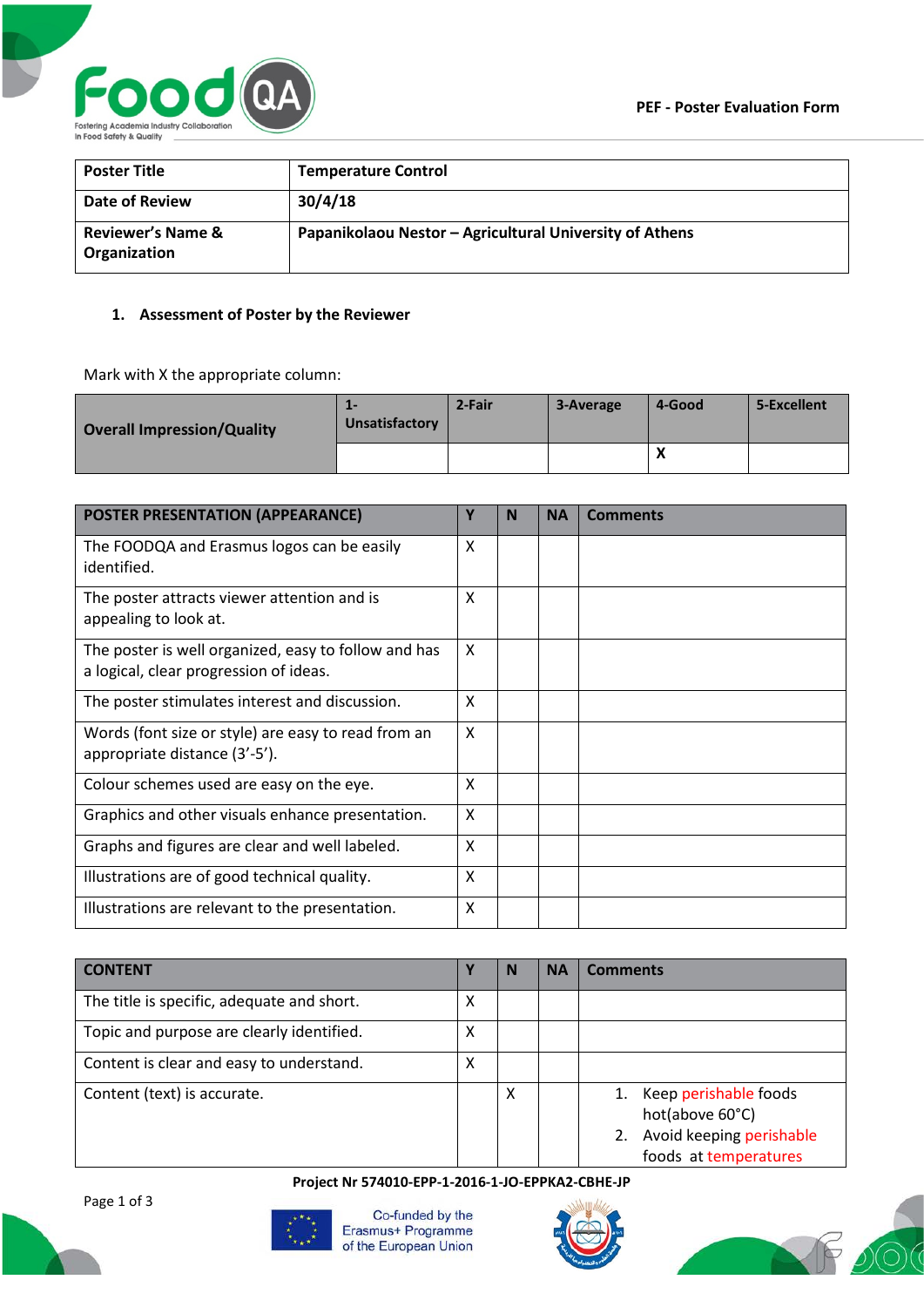



| <b>CONTENT</b>                                                                 | Υ            | N | <b>NA</b> | <b>Comments</b>                                                                                                                                                                                          |
|--------------------------------------------------------------------------------|--------------|---|-----------|----------------------------------------------------------------------------------------------------------------------------------------------------------------------------------------------------------|
|                                                                                |              |   |           | between 4 and 60 °C<br>Keep perishable foods<br>3.<br>refrigerated (below 4 °C)<br>Perishable foods are food<br>4.<br>products that need to be<br>kept hot or refrigerated in<br>order to keep them safe |
| The content is according to the work package<br>objectives.                    | X            |   |           |                                                                                                                                                                                                          |
| The poster is free of unnecessary detail.                                      | X            |   |           |                                                                                                                                                                                                          |
| The poster supports main points.                                               | $\mathsf{X}$ |   |           |                                                                                                                                                                                                          |
| Important information is readily available and easy<br>to grasp.               | X            |   |           |                                                                                                                                                                                                          |
| There are no grammatical or spelling mistakes.                                 |              | X |           | Title: Temperature Control                                                                                                                                                                               |
| The poster contains sufficient scientific explanation,<br>where needed.        | X            |   |           |                                                                                                                                                                                                          |
| The poster does not need the addition of<br>information to reach completeness. | X            |   |           |                                                                                                                                                                                                          |
| There is not any information in the poster that<br>should be removed.          | X            |   |           |                                                                                                                                                                                                          |

**NA: Please mark as "NA" if the question does not concern the specific deliverable**

**5. Suggested improvements** (Changes that should be implemented - Missing information - Further improvements)

**Suggested Improvement**

## **6. Any other observations** (e.g. minor corrections that need attention)

**Observations**

Page 2 of 3



Co-funded by the Erasmus+ Programme of the European Union

**Project Nr 574010-EPP-1-2016-1-JO-EPPKA2-CBHE-JP**